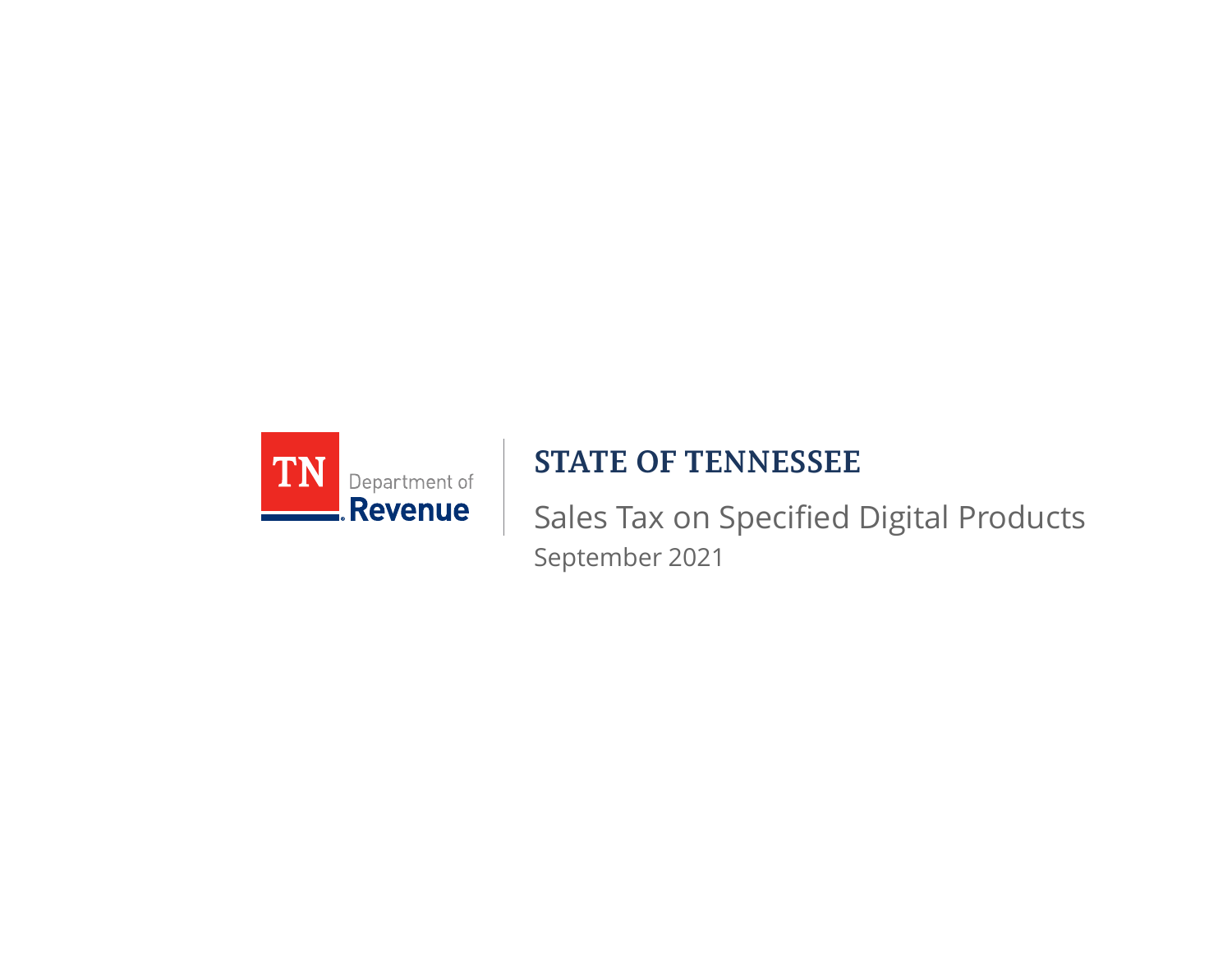#### **Overview**

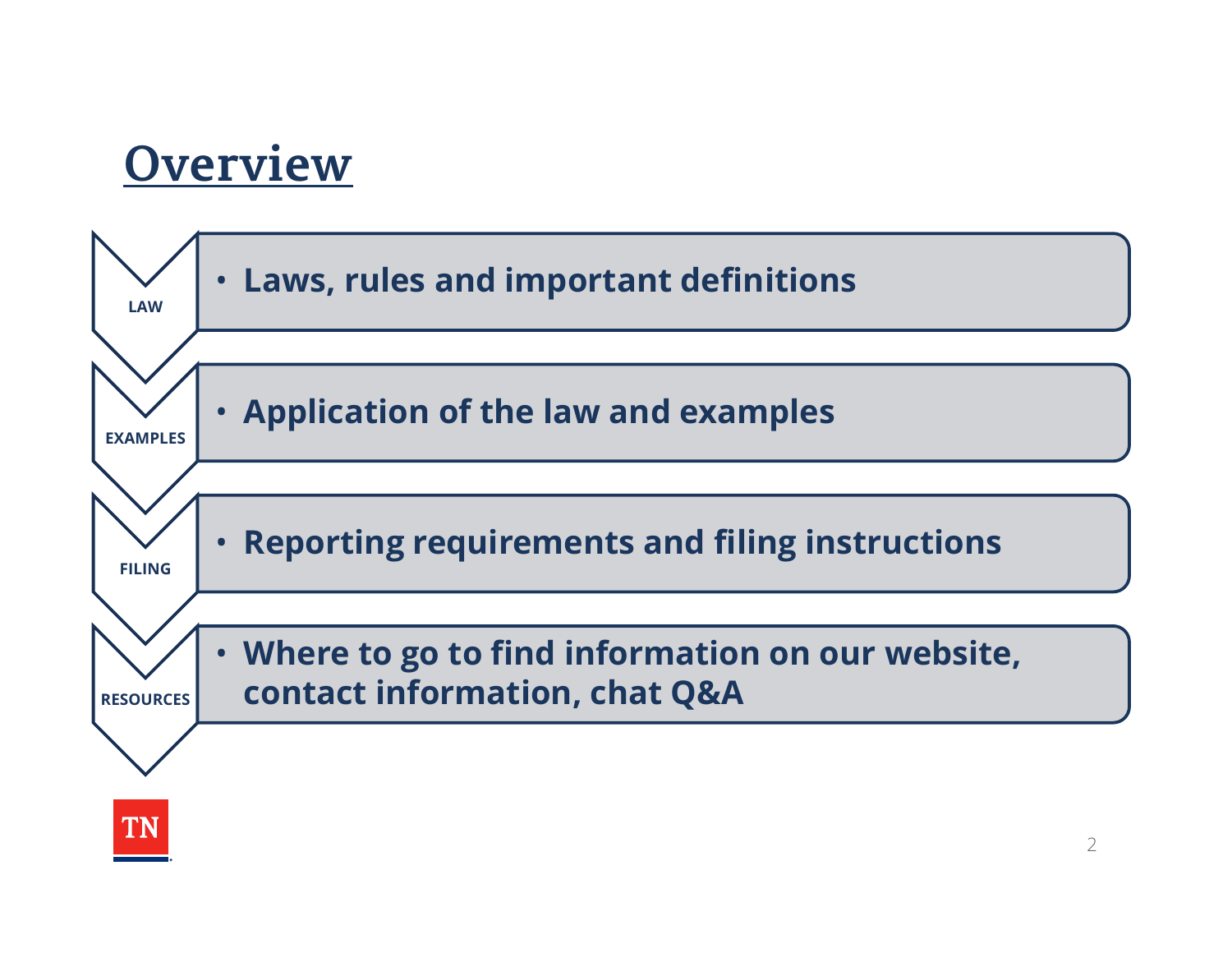#### **Law: Sales Tax Basics**

#### **Business (with nexus in TN) collects/remits sales tax for:**

壨

- •Selling/leasing/renting Tangible Personal Property
- •Selling certain taxable services
- •Selling amusements
- **Selling digital products specified in the law**

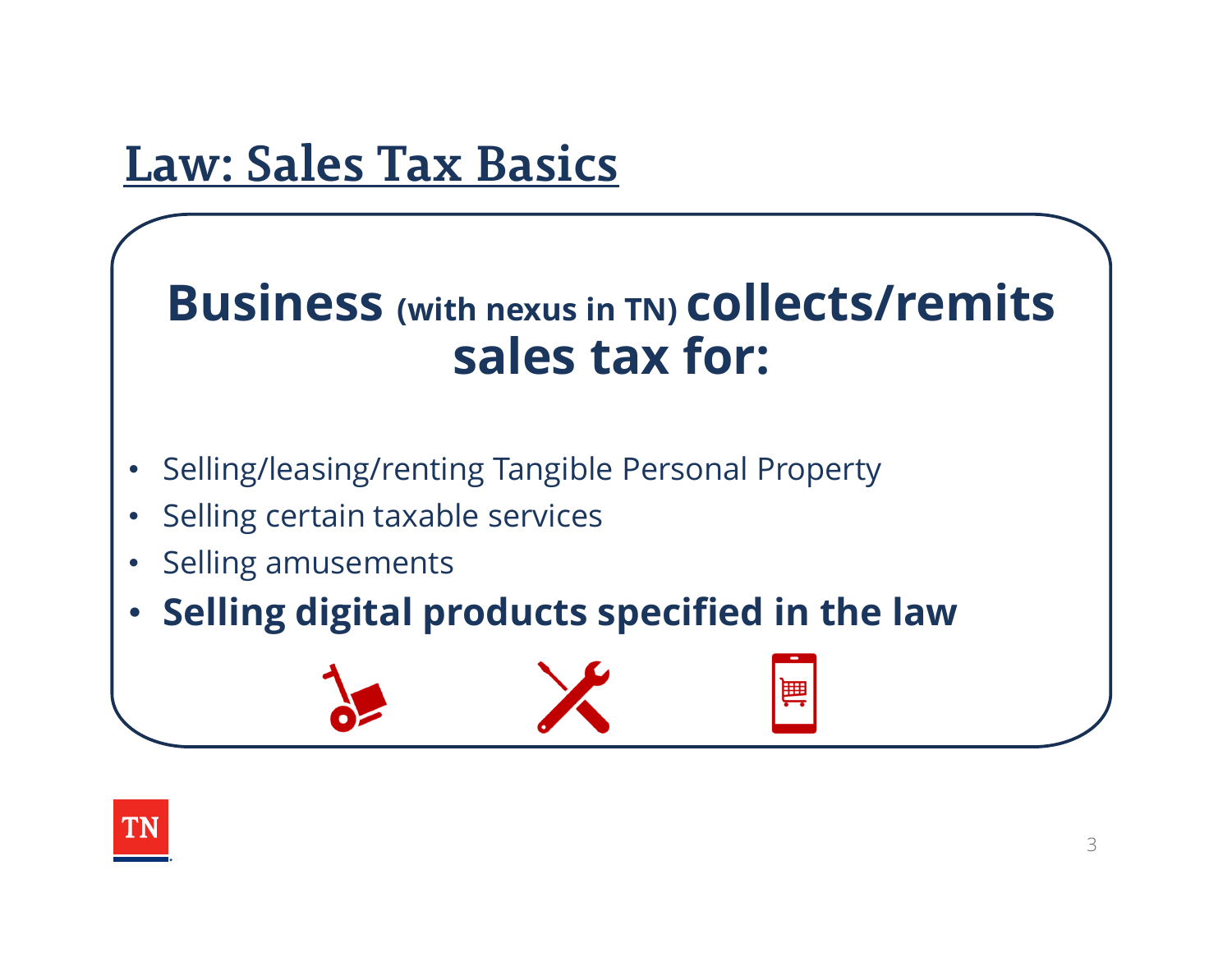

**Tangible Personal Property (TPP)** - property that can be seen, weighed, measured, felt, or touched, or that is in any other manner perceptible to the senses.

**Services Subject to Sales Tax** - Services specifically enumerated by law including: Repair or installation of TPP (incl. computer software), Lodging services and rooms, Short-term space rental for making sales, Cleaning of TPP (incl. animal bathing), Parking and storing of motor vehicles, Telecommunication services, Ancillary Telecommunication services, Enriching of uranium materials

#### **Specified Digital Product** – Electronically transferred…

- •digital audio-visual works
- •digital audio works
- •digital books

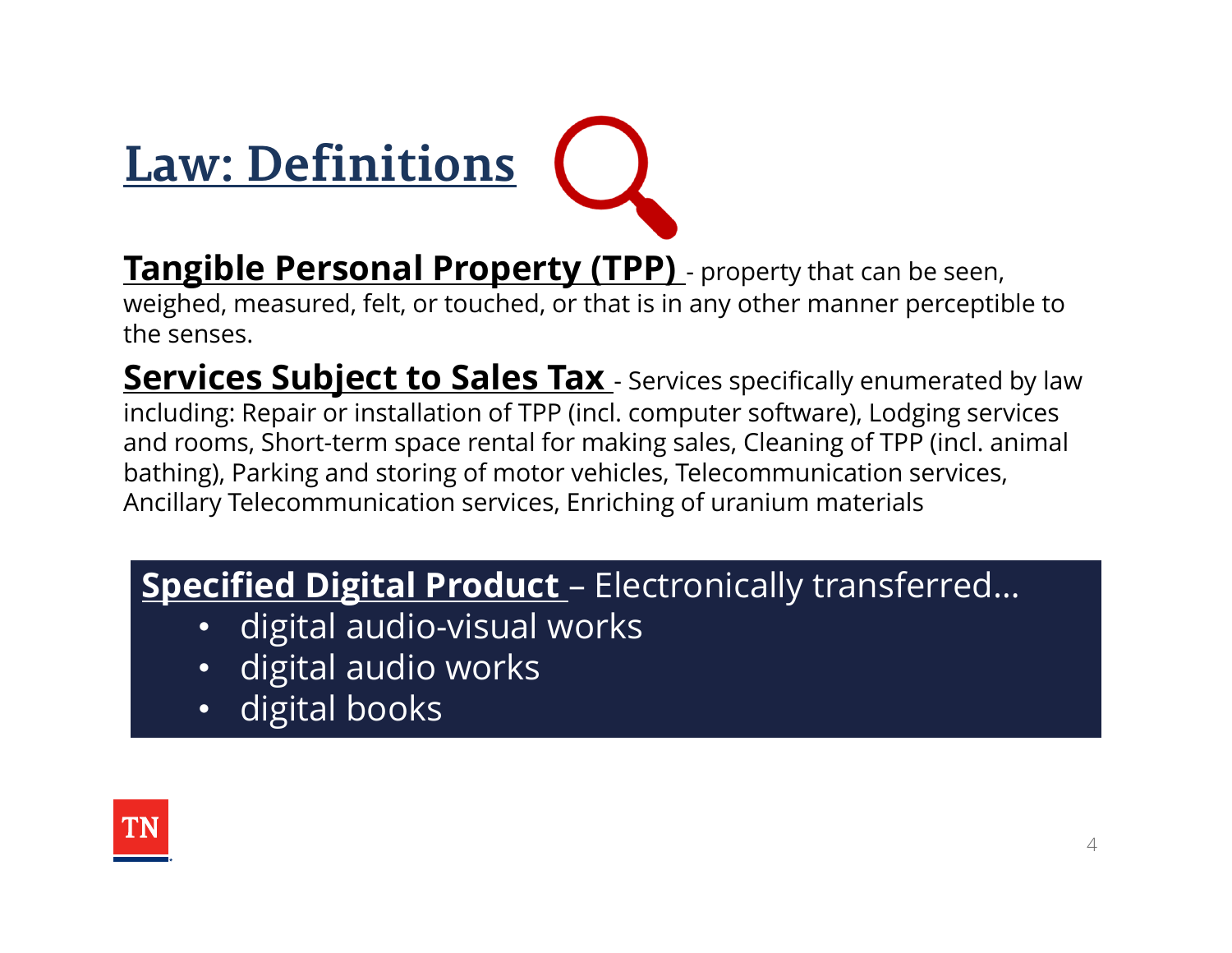#### **Law: Tax Rate – Digital Specified Products**

**Tennessee sales and use tax statutes provide that specified digital products are taxed at the state rate of 7% and a standard local tax rate of 2.5%, instead of the local tax rate in effect in a county/municipality.**



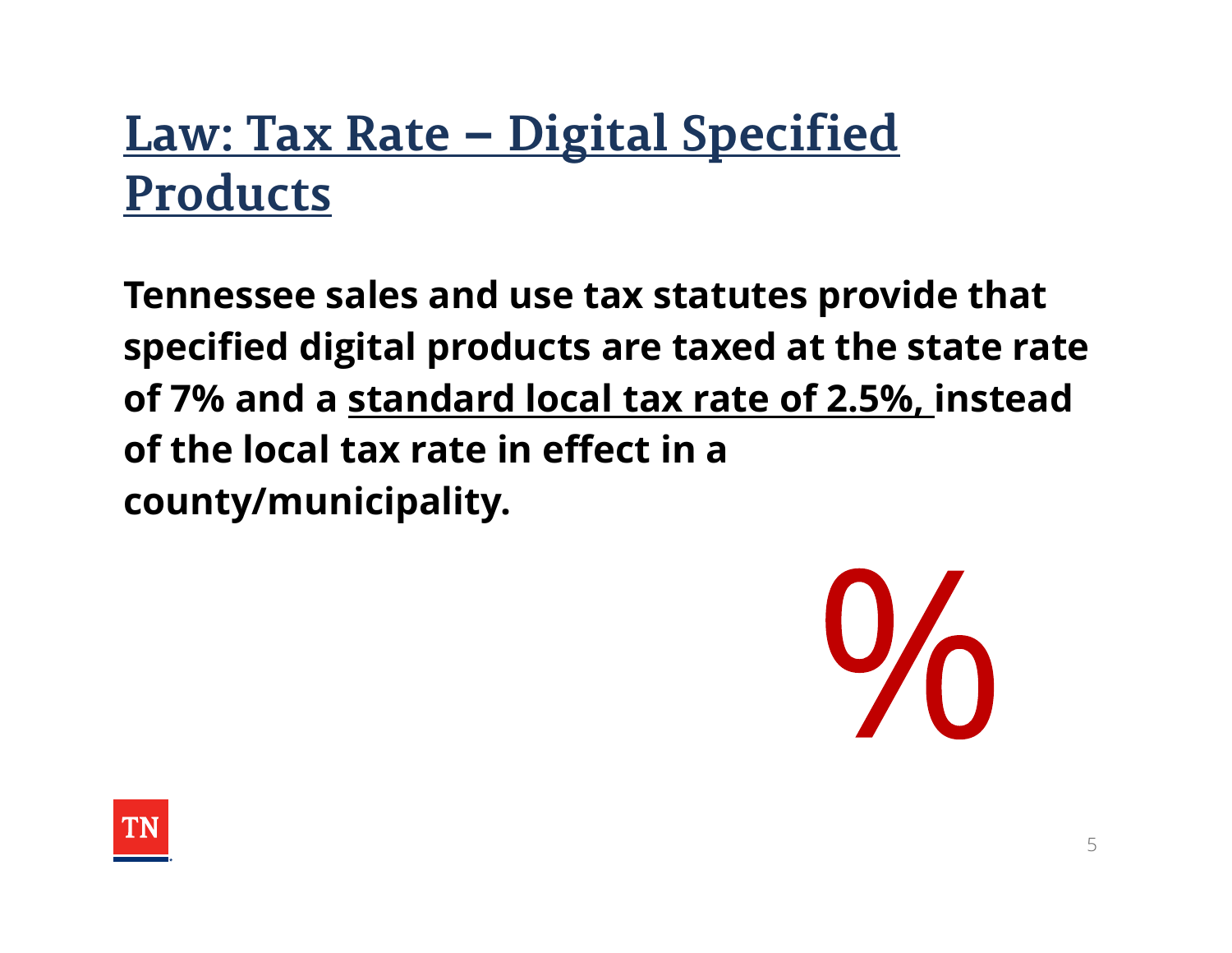### **Law: What is Taxable- Digital Specified Products**

#### **Taxable retail sales, leases, licensing, or use of specified digital products** includes those that are…

- $\bullet$ sold with rights of permanent use
- $\bullet$ sold with rights of less than permanent use
- $\bullet$  sold with rights of use conditioned upon continued payment by the subscriber or purchaser
- $\bullet$ subscribed to, accessed or received via digital code



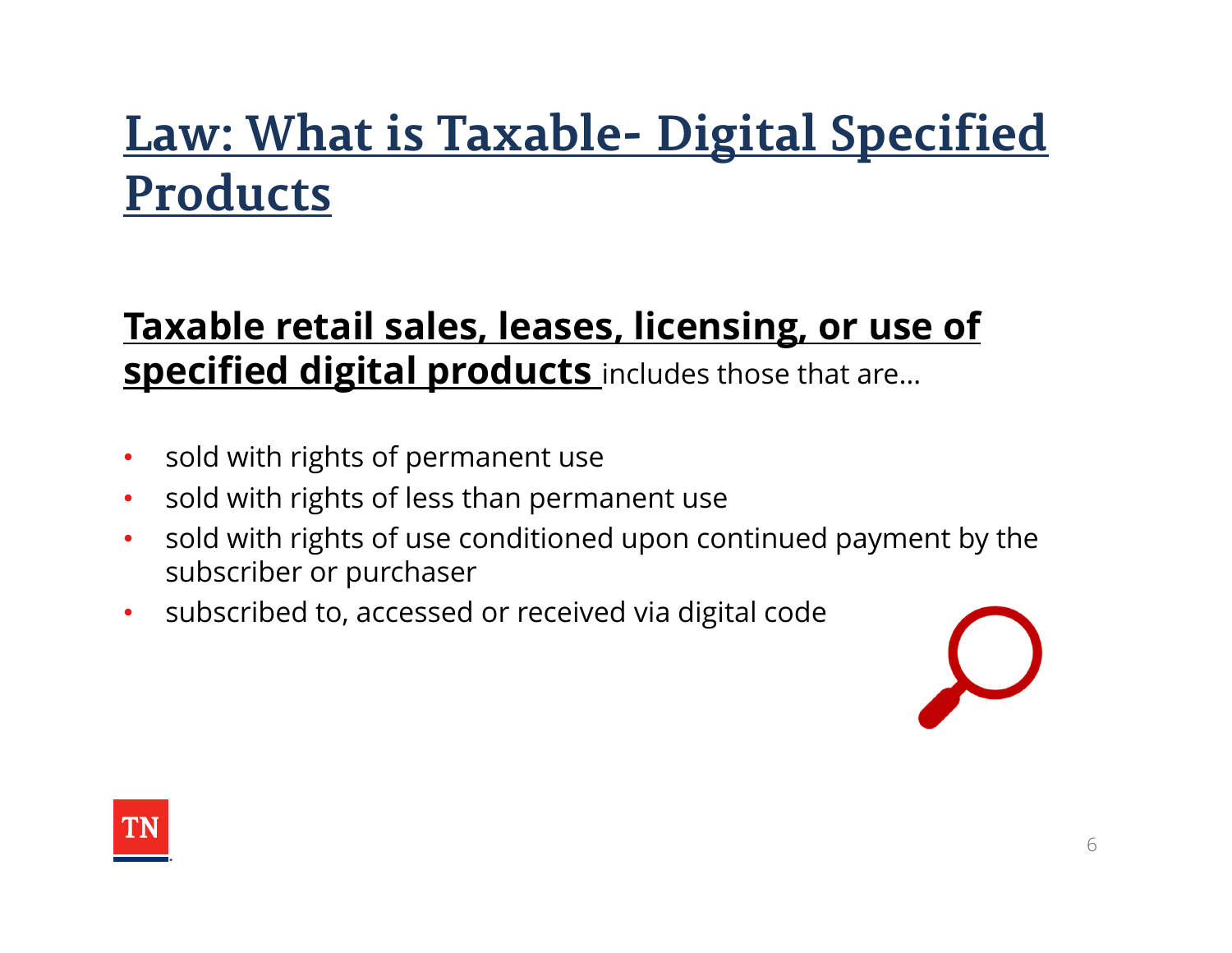#### **Law: Electronic Transfer Definition**

**Electronic Transfer -** a method of transferring products obtained by the purchaser by means other than tangible storage media. For TN Sales Tax purposes, electronic transfer/access\* is by purchasers/subscribers in Tennessee.

- the purchaser obtains the product by electronic means, such as downloading (including streaming and podcasting) or accessing it through the internet
- $\Box$  Podcasting is the electronic distribution of audio or video digital media files over the internet by syndicated automatic downloads to subscribers
- $\Box$  Electronically transferred does not mean the product is transferred on tangible storage media such as tapes, CDs, or DVDs. These are subject to regular TPP sales tax

**\***retail sale, lease, licensing, or use NOTE: Delivered electronically (within the context of computer software taxation) does not mean the same as electronically transferred. Delivered electronically means delivered to the purchaser by means other than tangible personal storage media.

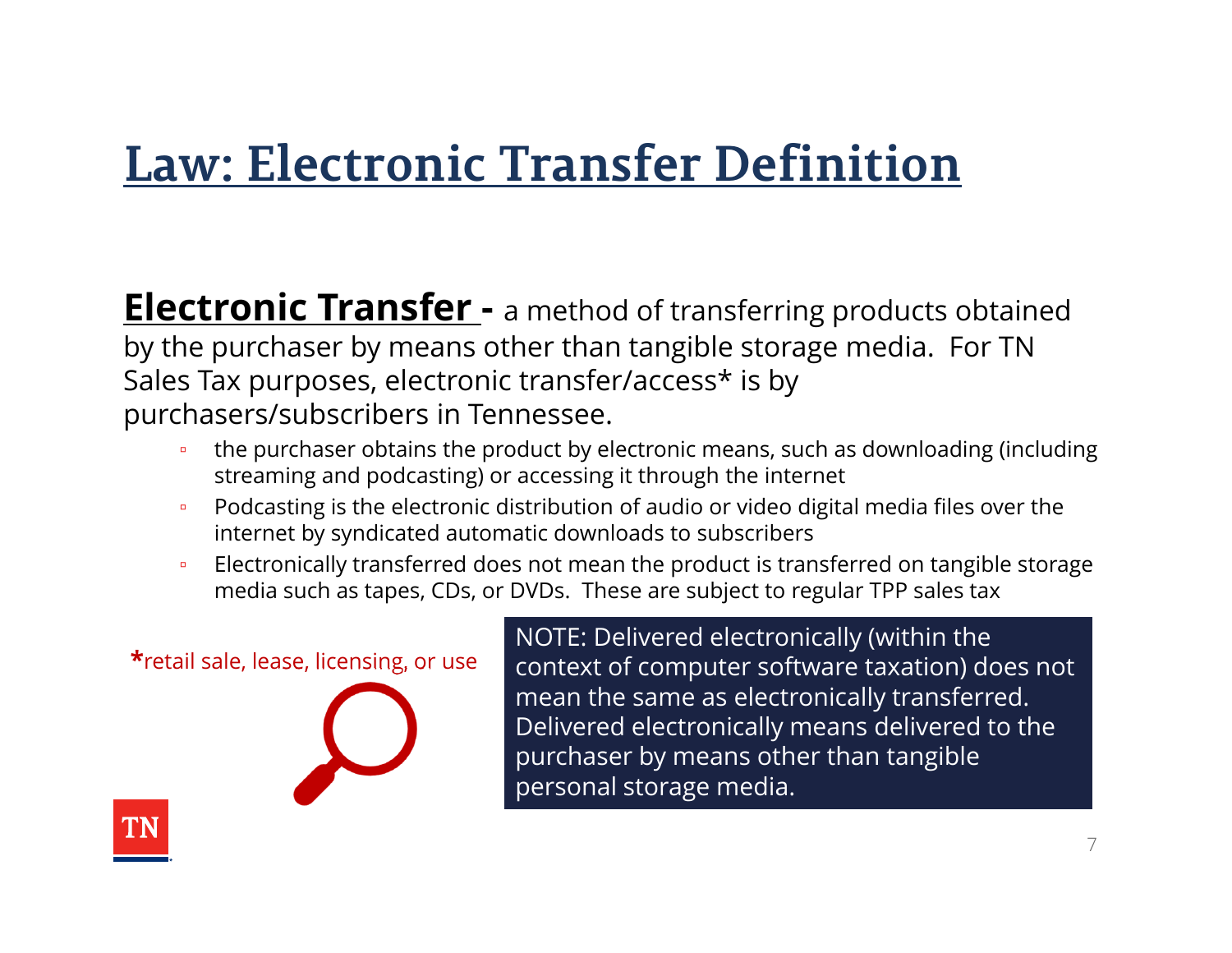#### **Law: Sourcing**

#### **A sale of a specified digital product occurs in this state if:**

- The purchaser receives the electronically transferred digital property at a TN location of either the seller or purchaser, **or**
- п The seller's business records, or the address obtained from the purchaser during the sale indicates a TN billing address.



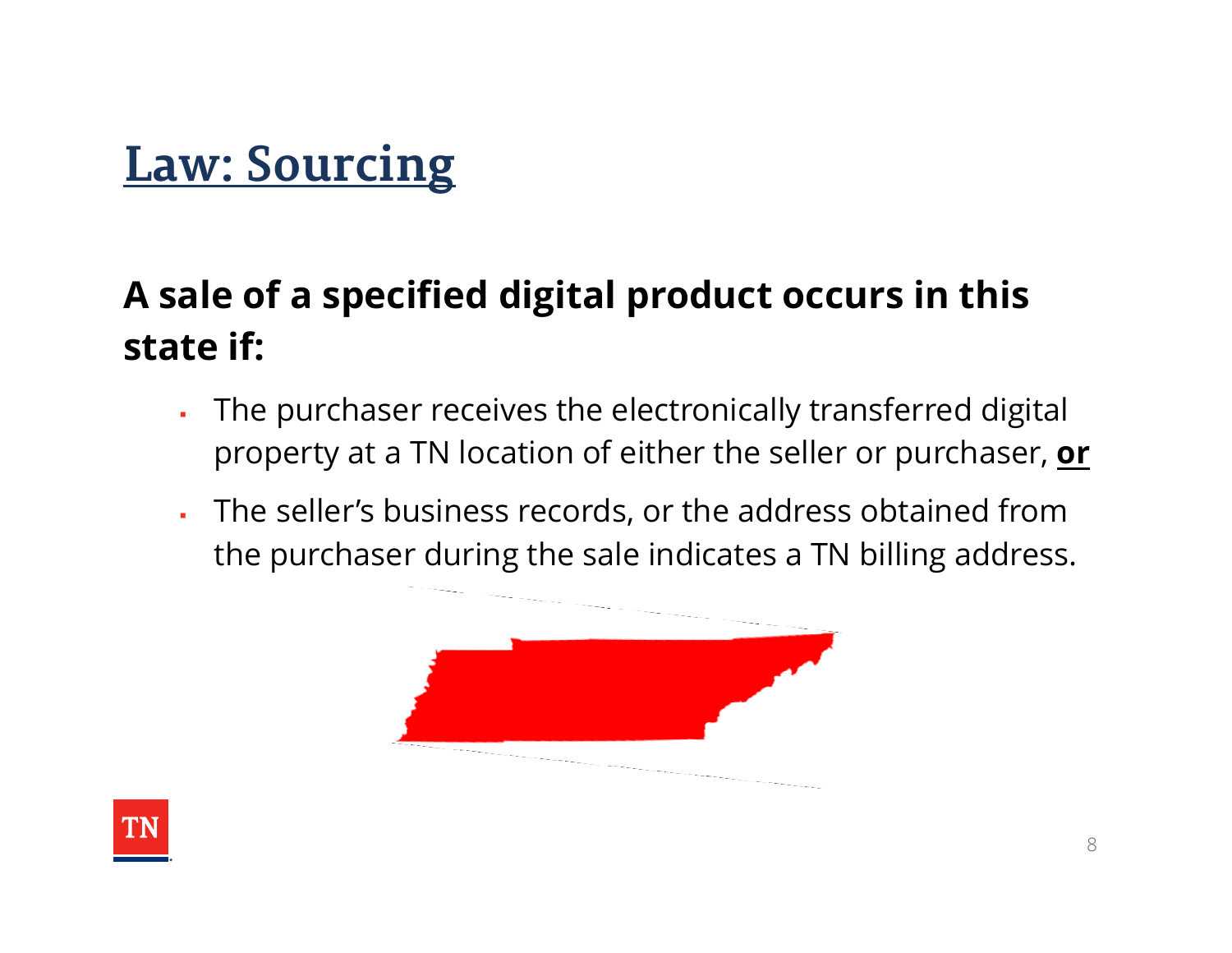### **Digital Audio-Visual Works Defined**

**… a series of related images that, when shown in succession, impart an impression of motion, together with any accompanying sounds, if any, that are transferred electronically."** Examples include:

- $\mathcal{L}_{\mathcal{A}}$ Motion pictures
- $\mathcal{L}_{\mathcal{A}}$ Custom promotional video content
- $\mathcal{L}_{\mathcal{A}}$ Speeches
- $\blacksquare$ Musical videos
- $\mathcal{L}_{\mathcal{A}}$ News programs
- $\mathcal{C}^{\mathcal{A}}$ Entertainment programs
- $\blacksquare$ Live events



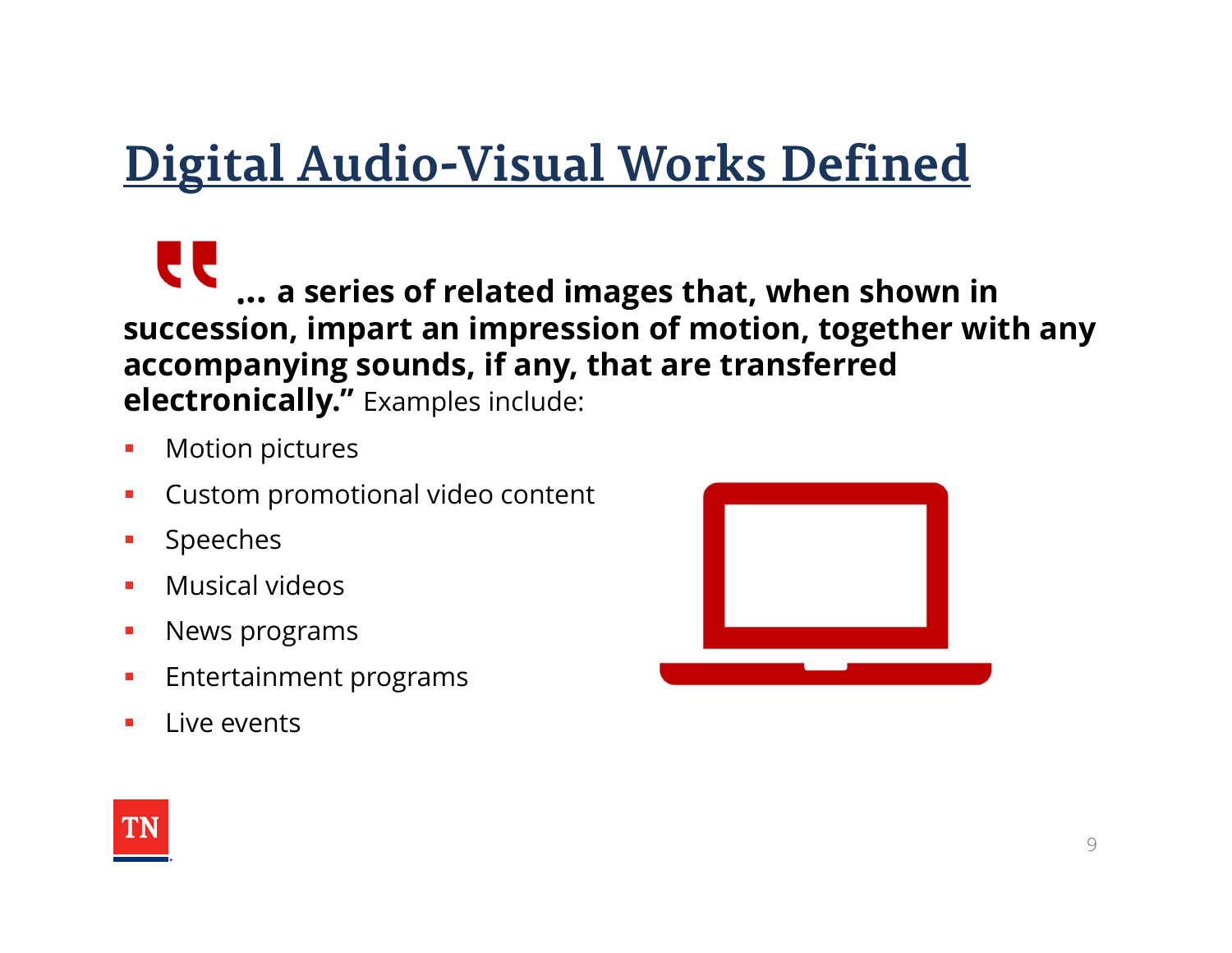## **Digital Audio Works Defined**

…**works that result from the fixation of a series of musical, spoken, or other sounds, that are transferred electronically."** Examples of prerecorded or live digital audio works include:

- $\mathcal{L}_{\mathcal{A}}$ Music
- $\mathcal{L}_{\mathcal{A}}$ Songs
- $\mathcal{L}_{\mathcal{A}}$ Speeches
- $\mathcal{L}_{\mathcal{A}}$ Readings
- $\mathcal{L}_{\mathcal{A}}$ Sound recordings
- $\mathcal{L}_{\mathcal{A}}$ Ringtones



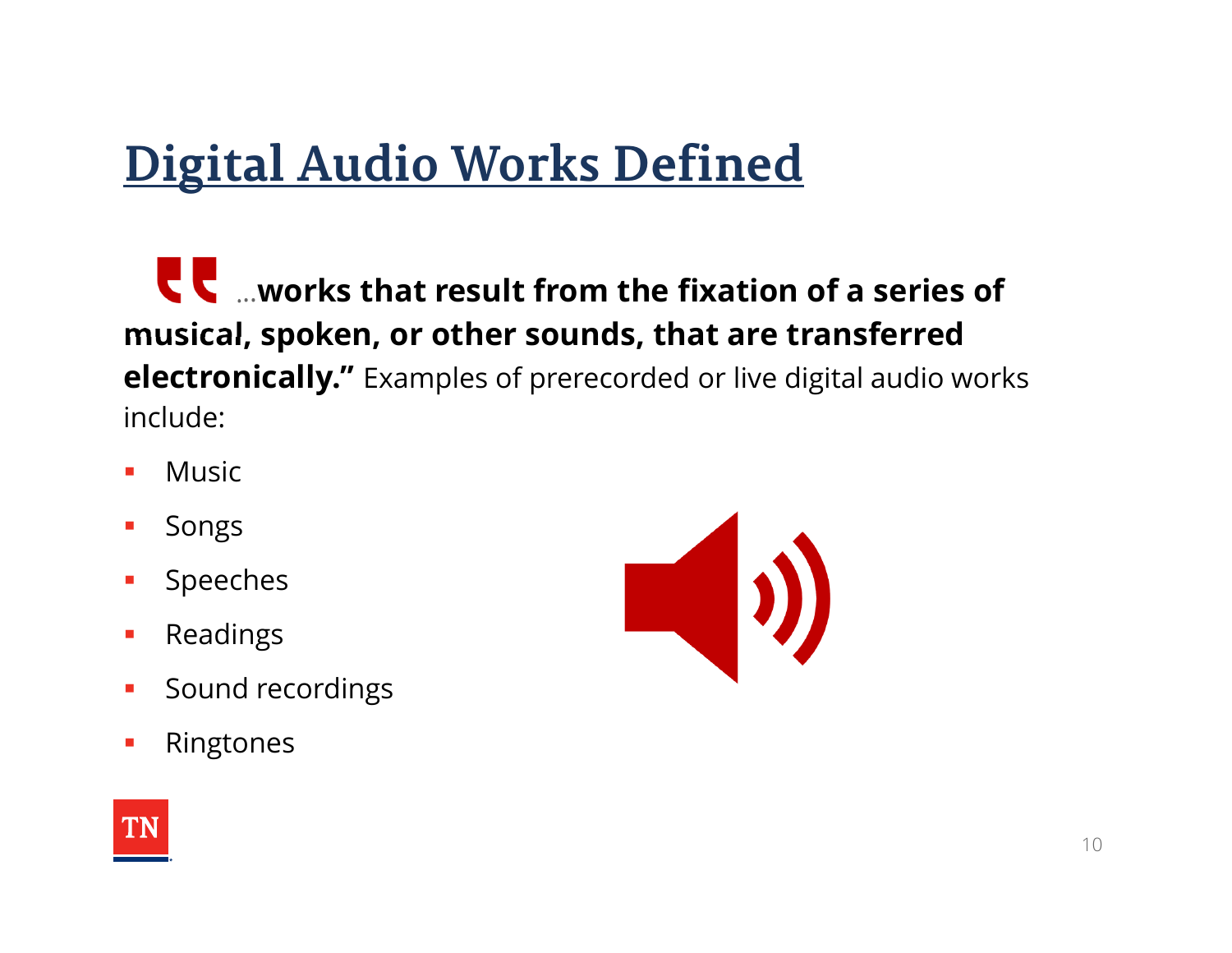## **Digital Books Defined**

**Letterst 20 metally recognized in the ordinary and usual sense as 'books' that are transferred electronically."**  Digital books include:

- $\mathcal{L}_{\mathcal{A}}$ Fiction
- $\mathcal{L}_{\mathcal{A}}$ Non-fiction
- $\mathcal{L}_{\mathcal{A}}$ Short stories



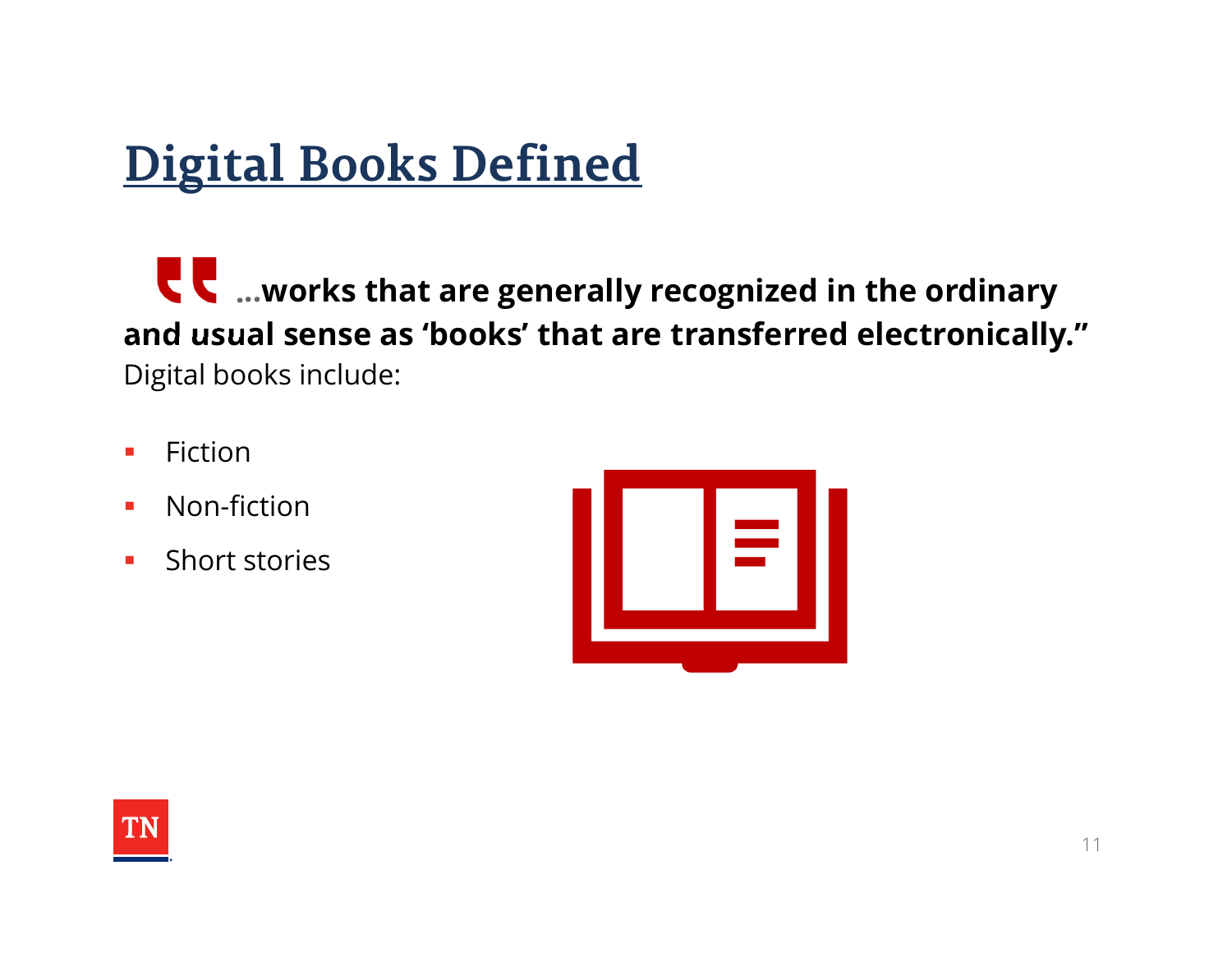## **Electronically Transferred/Not Specified Digital Products**

#### **The following items** *electronically transferred* **to a purchaser are** *not* **specified digital products:**

- $\mathcal{L}_{\mathcal{A}}$ Video or audio greeting cards sent by email
- $\mathcal{L}_{\mathcal{A}}$ Digital magazines or periodicals
- $\mathcal{C}^{\mathcal{A}}$ Individual digital photographs
- $\mathcal{L}_{\mathcal{A}}$ Data processing and information services
- $\mathcal{L}_{\mathcal{A}}$ Video or electronic games
- $\mathcal{L}_{\mathcal{A}}$ Digital newspapers
- $\mathcal{L}_{\mathcal{A}}$ Chatroom discussions or weblogs
- $\mathbf{r}$ Satellite radio services

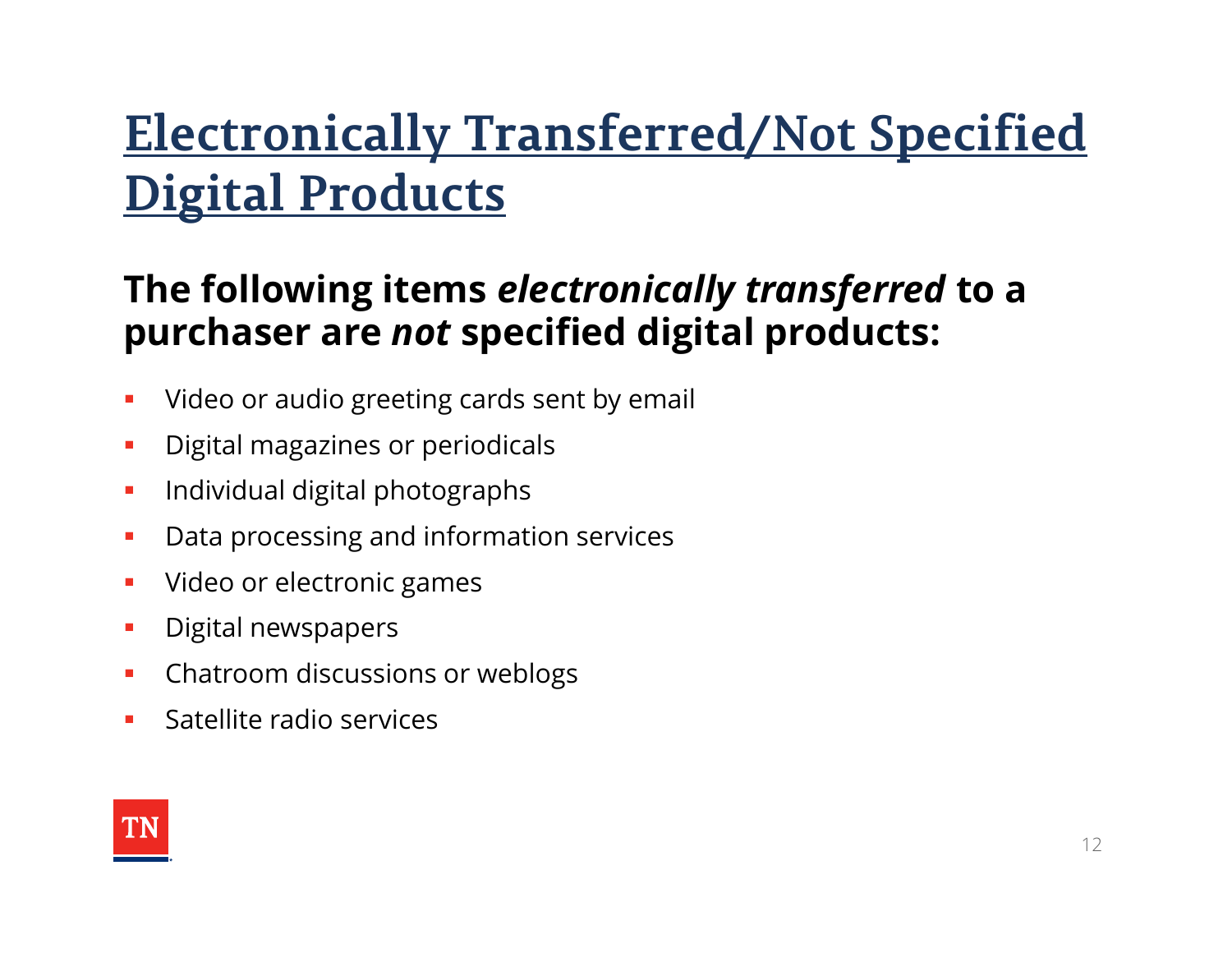## **Electronically Transferred Items Otherwise Subject to Tax**

**Certain electronically transferred/accessed products are subject to tax under other provisions of the sales and use tax statutes and are not taxed as specified digital products.** For example:

- $\mathcal{L}_{\mathcal{A}}$  Video programming services (cable, wireless cable, and broadband television programming services), direct-to-home satellite television programming services, and television programming services sold by hotels and motels to guests
- $\mathcal{L}_{\mathcal{A}}$ Computer software that is electronically transferred to purchasers
- $\overline{\phantom{a}}$  Sales by a hotel or motel of pay-per-view movies and pay-per-use electronic games that are subject to tax as an amusement, pursuant to Tenn. Code Ann. § 67-6-212

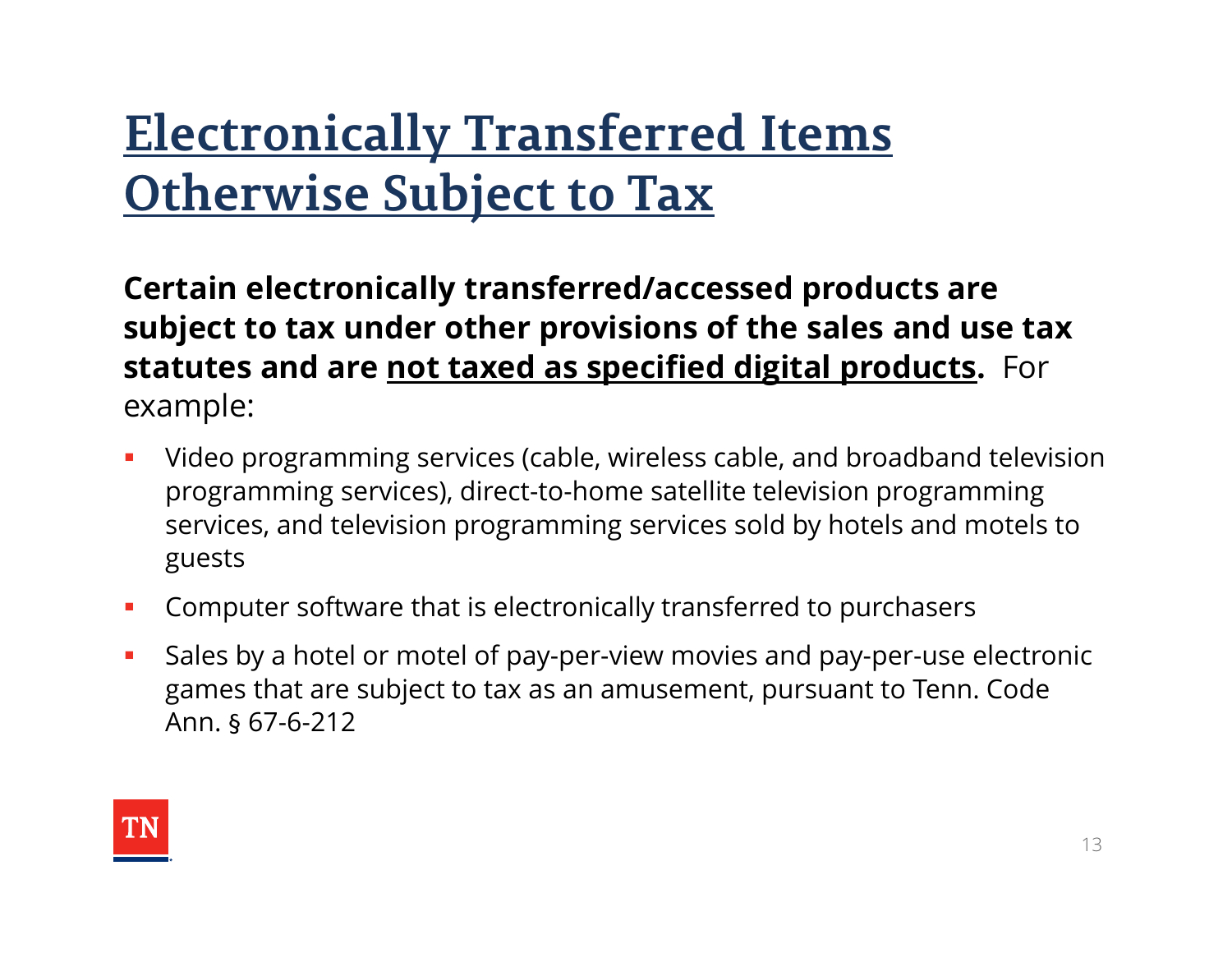# **Example – Taxable Sales of Specified Digital Products**

Sales of movies, songs, or books that are downloaded and may be stored indefinitely on the purchaser's computer or other electronic device and may be accessed/played an unlimited number of times. *These would be sales with rights of permanent use.*

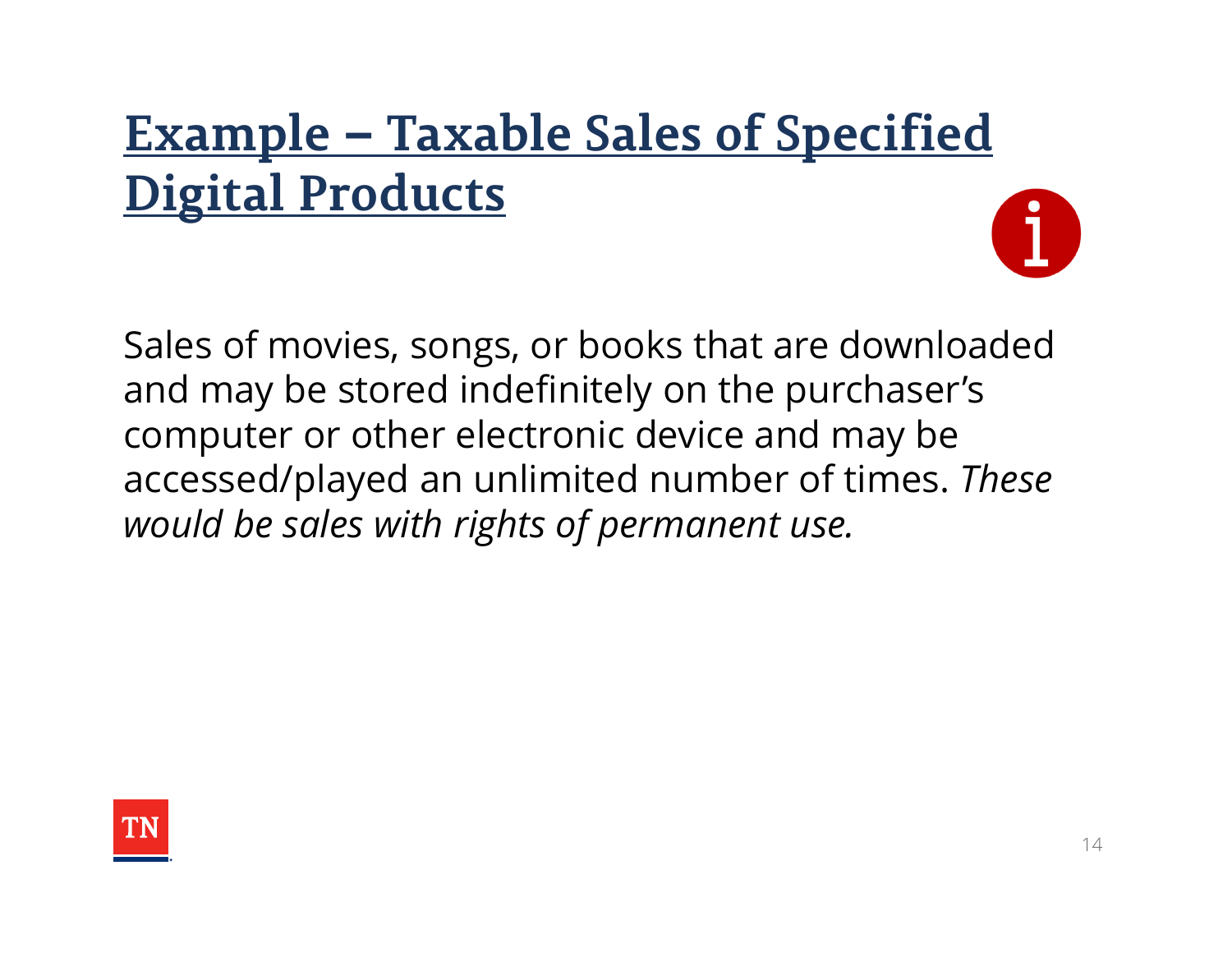# **Example – Taxable Sales of Specified Digital Products**

**A taxpayer sells rights to customized recorded messages for phone systems to its customers ("users").** 

**Rights to the recorded messages are sold to users for a contractual period\* that may be extended if a user continues payment. The services are sold with rights of less than permanent use.**

\*Sales that provide the purchaser with access to movies, songs, or books that cannot be downloaded, cannot be stored indefinitely on a purchaser's computer, or can only be accessed and played if the purchaser continues to make periodic subscription payments (e.g., yearly, monthly, etc.) to the seller.

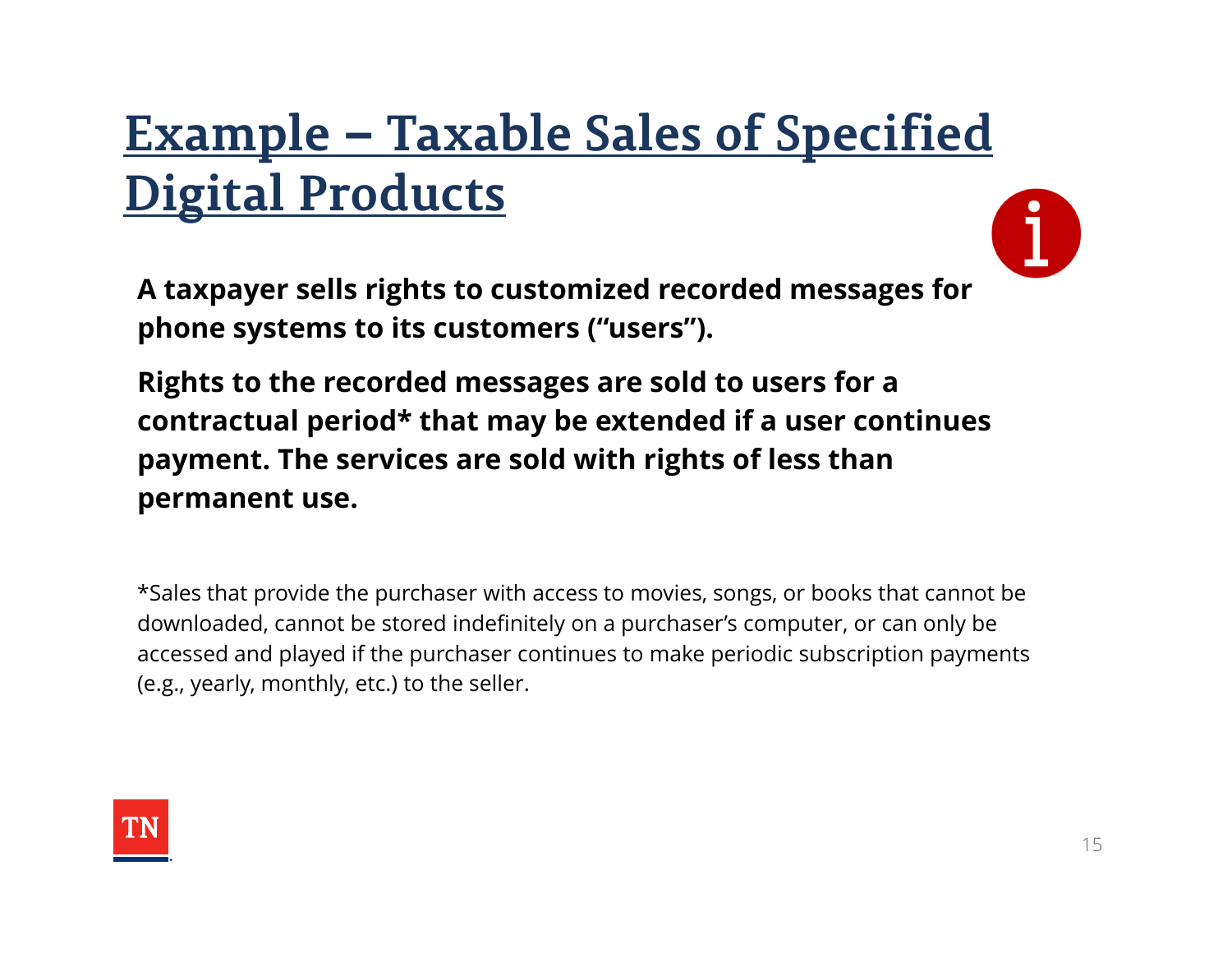## **Digital Codes for Specified Digital Products**

**Digital code** - a code that may be obtained in a tangible form, such as a card or through email, that provides a purchaser with a right to obtain one or more specified digital products.

- $\mathcal{L}_{\mathcal{A}}$  Sales of digital codes for obtaining access to or downloads of specified digital products are subject to tax **at the time of the sale of the digital code**, and no additional tax is due when the purchaser or subscriber enters the code and accesses or downloads a specified digital product.
- $\mathcal{L}_{\mathcal{A}}$  The sale or use of the digital code is **taxed as a specified digital product**.

**A digital code does not include gift certificates or gift cards that represent a monetary value that is redeemable for specified digital goods.**

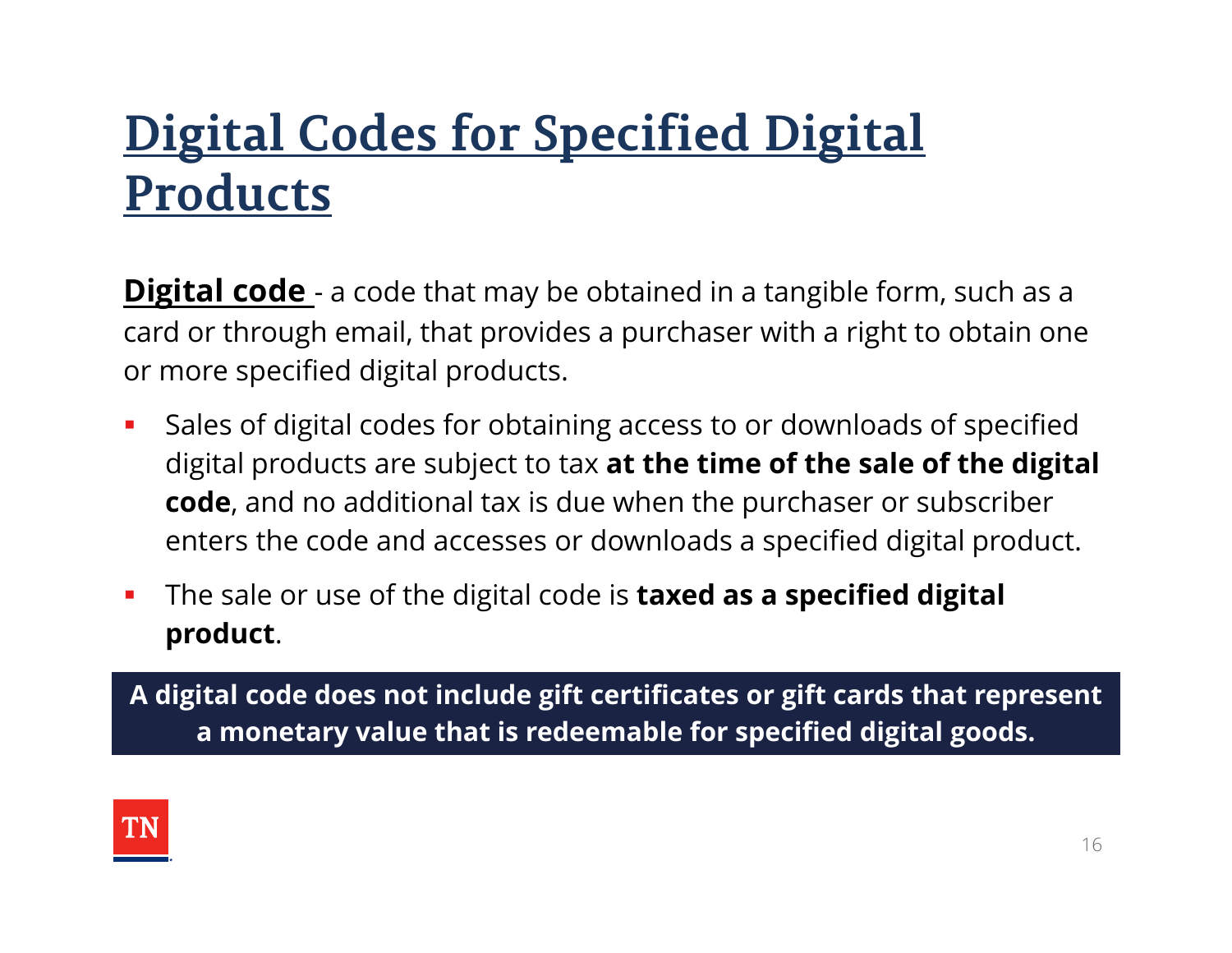# **Example: Digital Codes for Specified Digital Products**

**A customer visits her favorite band's website and notices the band has released a new album. The band's website does not have the capacity to allow the customer to download the album, it does sell a download code, whereby the customer can purchase the code and visit a different website, enter the download code, and download the album where no separate charge is made.** 

• Sales tax (as a specified digital product) will **apply to the purchase of the download code**, not when the customer visits the second website to download the album.

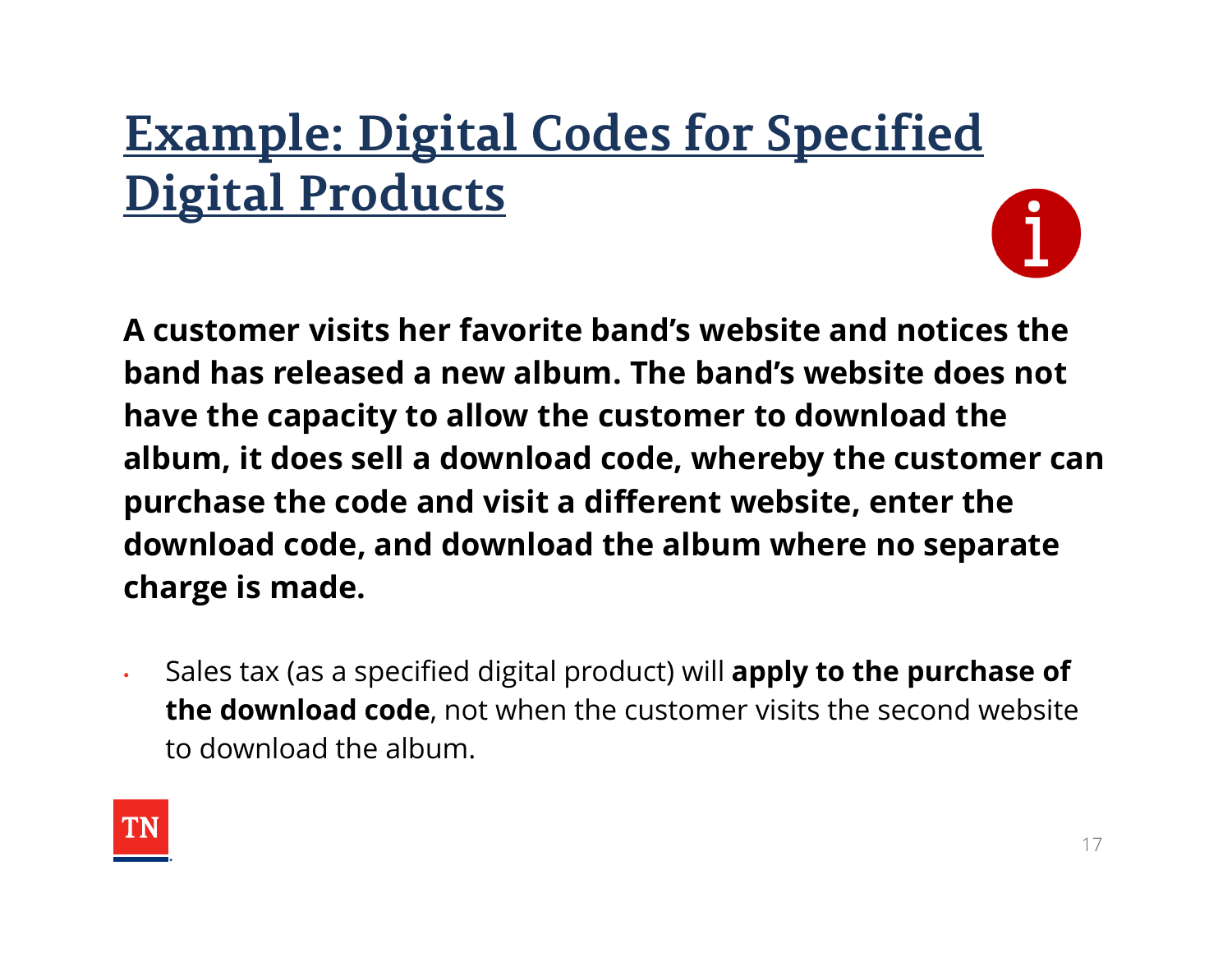## **Sales and Use Tax Exemptions for Digital Equivalents**

**The retail sale of a specified digital product is exempt from sales and use tax when the retail sale of an equivalent product in its tangible form is exempt from sales and use tax.** 

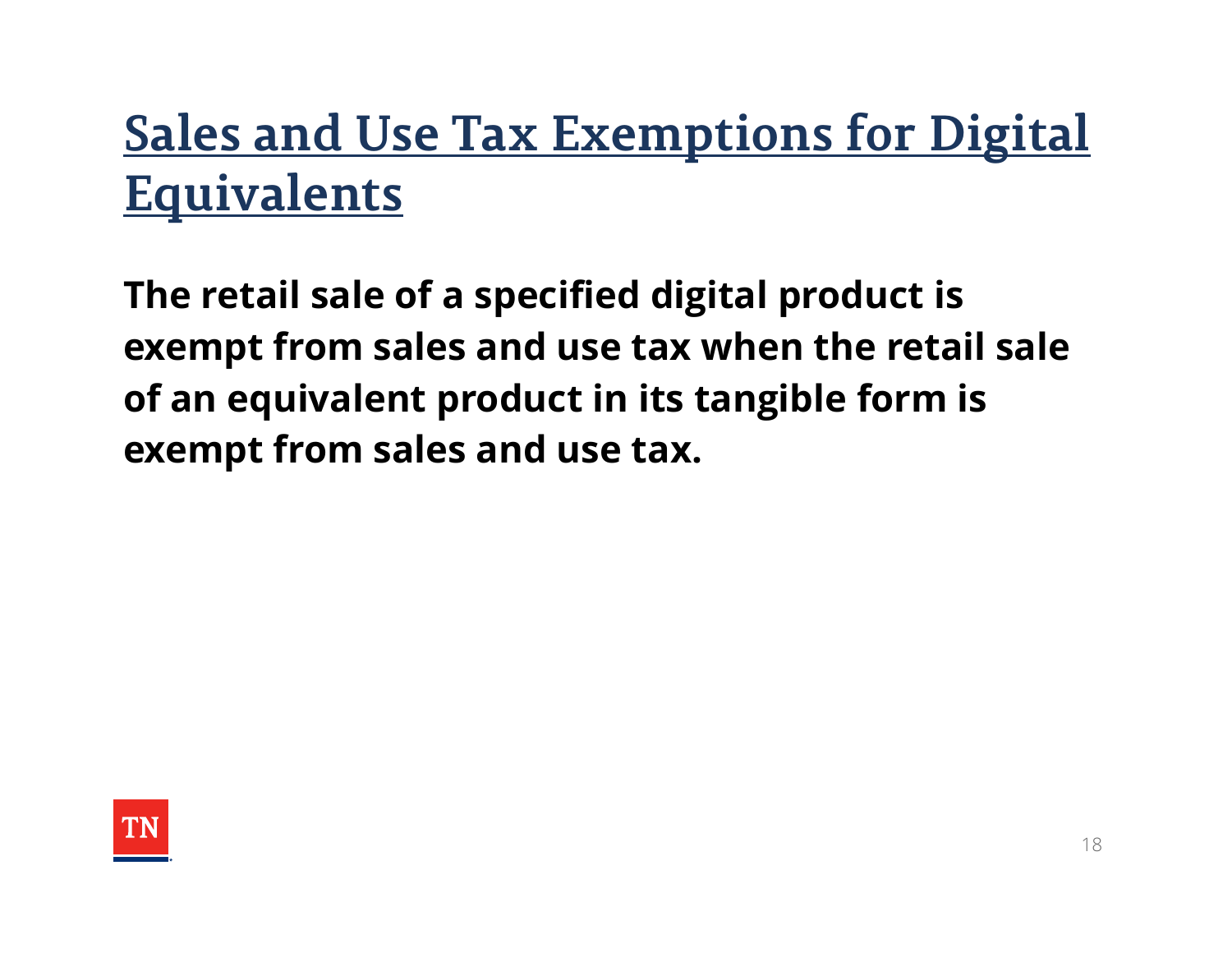# **Examples: Sales and Use Tax Exemptions for Digital Equivalents**

- $\blacksquare$  Exemption for printed textbooks or workbooks applies to equivalent textbooks and workbooks that are electronically transferred and defined as digital books.
- $\blacksquare$  Exemption for sales of master sound recordings on tapes or discs sold by recording studios applies to sales by recording studios of equivalent master sound recordings that are electronically transferred and defined as digital audio works.
- $\overline{\phantom{a}}$  Exemption for sales of master commercials or other programming on video tapes or film sold by television studios applies to sales by television studios of equivalent master commercials and program recordings that are electronically transferred and defined as digital audio-visual works.

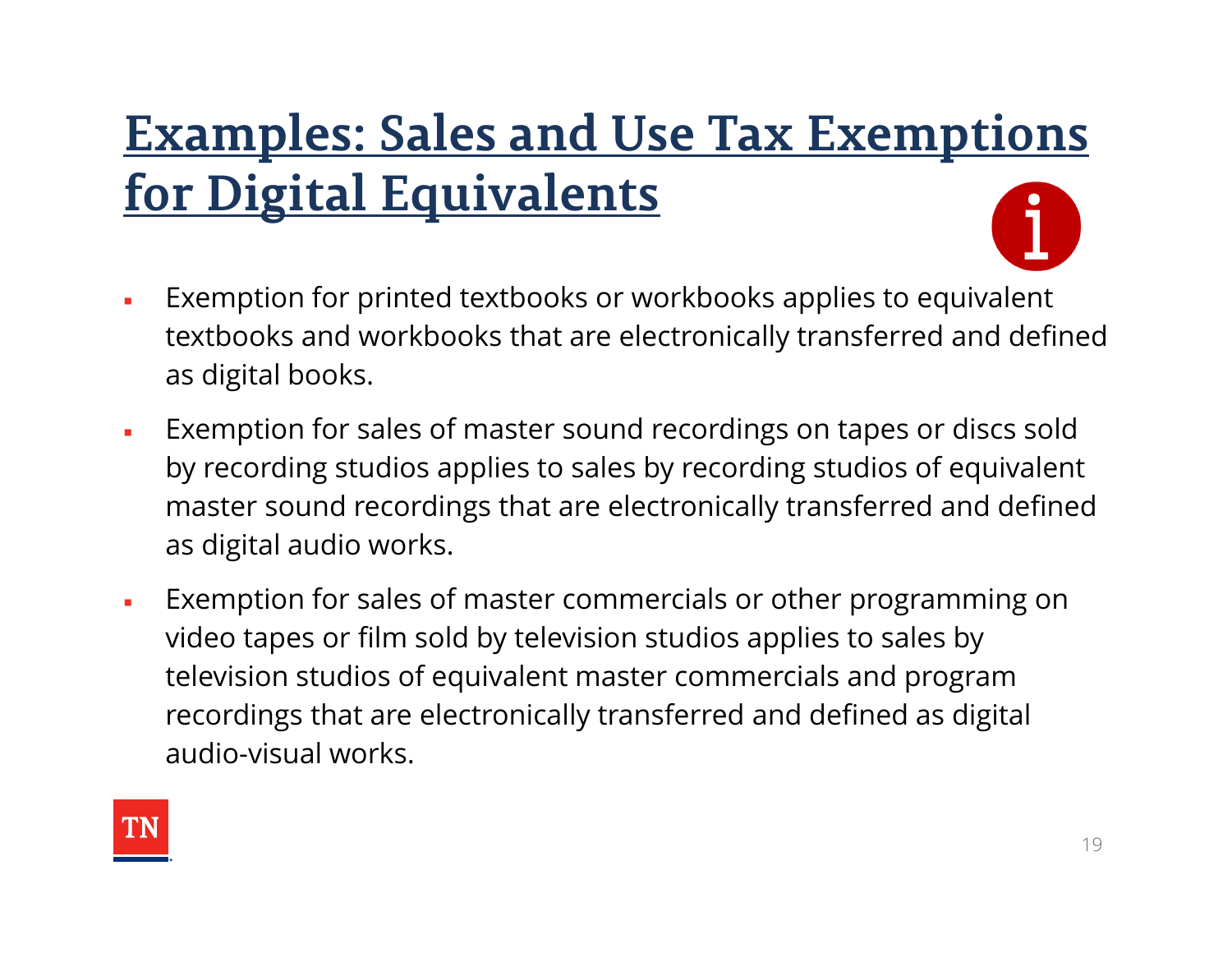## **Other Sales and Use Tax Exemptions: Resale**

- $\blacktriangleright$  **Specified digital products sold for further broadcast, distribution, license, or retransmission** by a provider of video programming services are considered sales for resale and may be purchased taxexempt with a resale certificate by video programming service providers.
	- Video programming services are subject to tax pursuant to Tenn. Code Ann. § 67-6-226 and include cable and wireless cable television programming services and similar television programming video services provided through public wireline facilities.



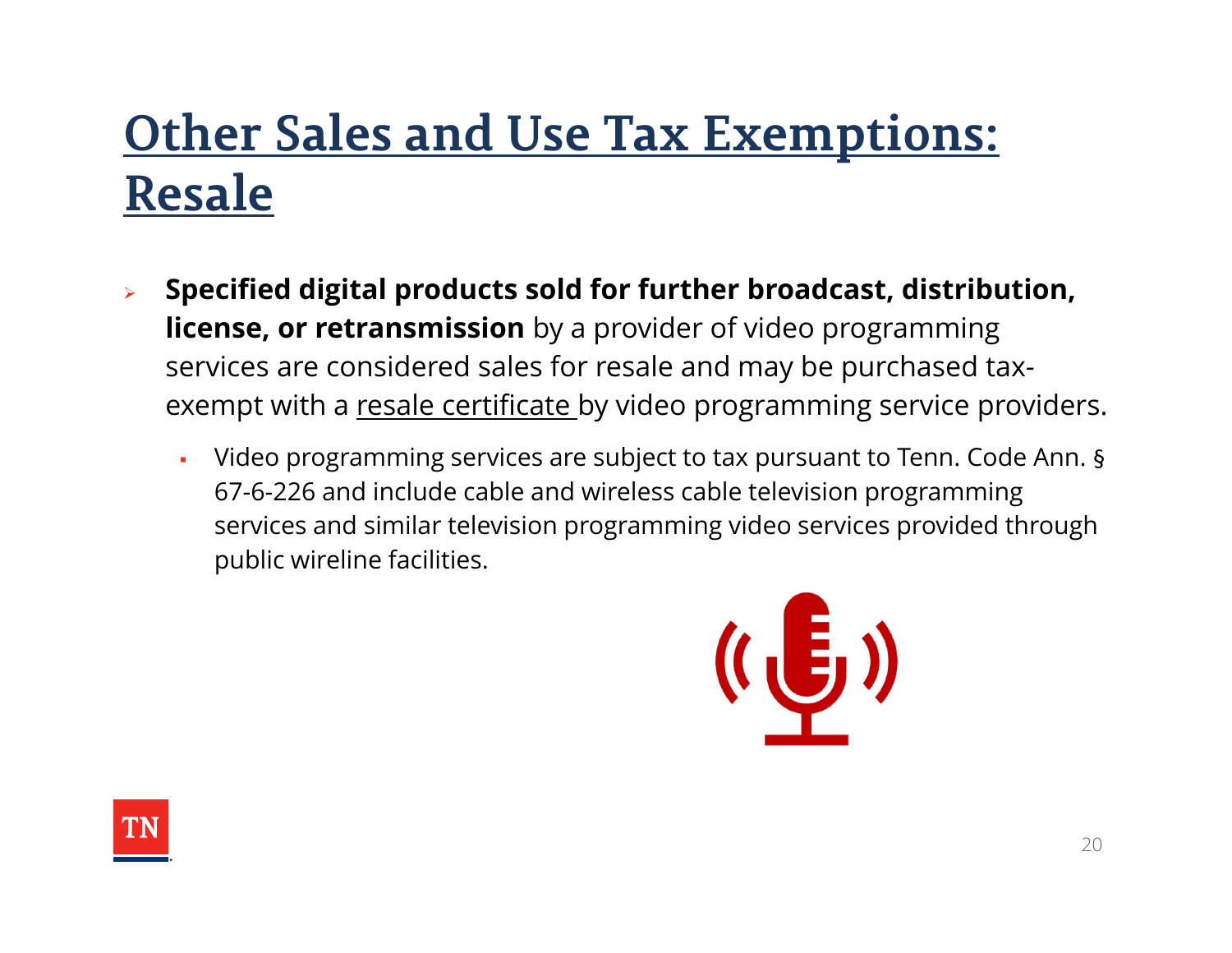## **Other Sales and Use Tax Exemptions: Product Free of Charge**

 $\blacktriangleright$  **Specified digital products that are provided free of charge with rights of less than permanent use** are exempt from sales and use tax.

#### For example:

 A seller allows prospective customers to access and play a portion of a song or video that is available for sale in tangible form on CDs or DVDs. The free temporary access to play the digital music or video is exempt from sales and use tax.

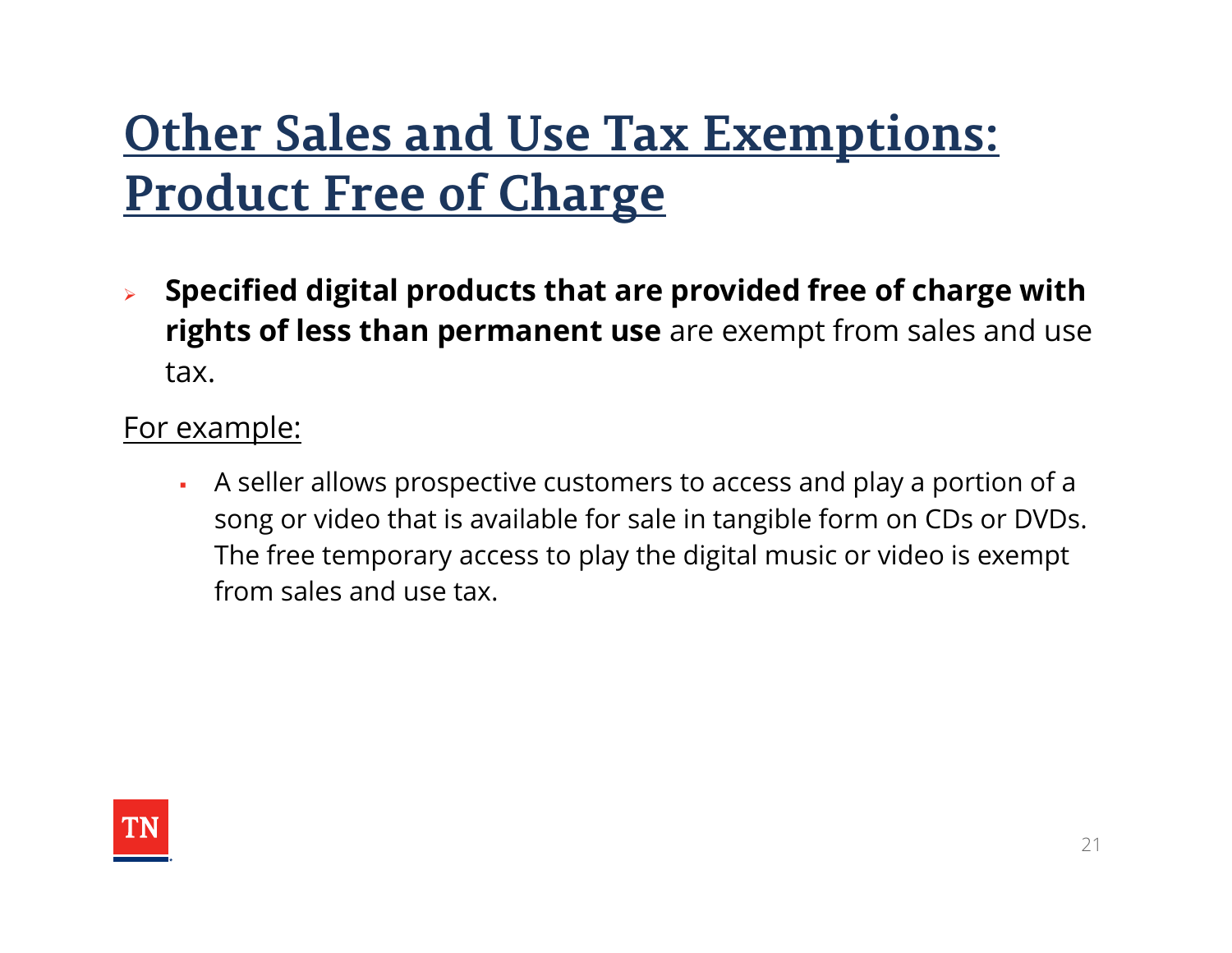## **Other Sales and Use Tax Exemptions: Industrial Machinery**

#### **There are also specific statutory exemptions for specified digital products, including the following:**

- $\blacktriangleright$  The definition of industrial machinery includes machinery and equipment that is necessary to and used primarily to **convert tangible property into specified digital products**. It also includes repair services, repair parts and installation labor for the machinery and equipment.
	- È, However, machinery and equipment used f**or storage or distribution of specified digital products are excluded** from the definition of industrial machinery and do not qualify for the tax exemption.

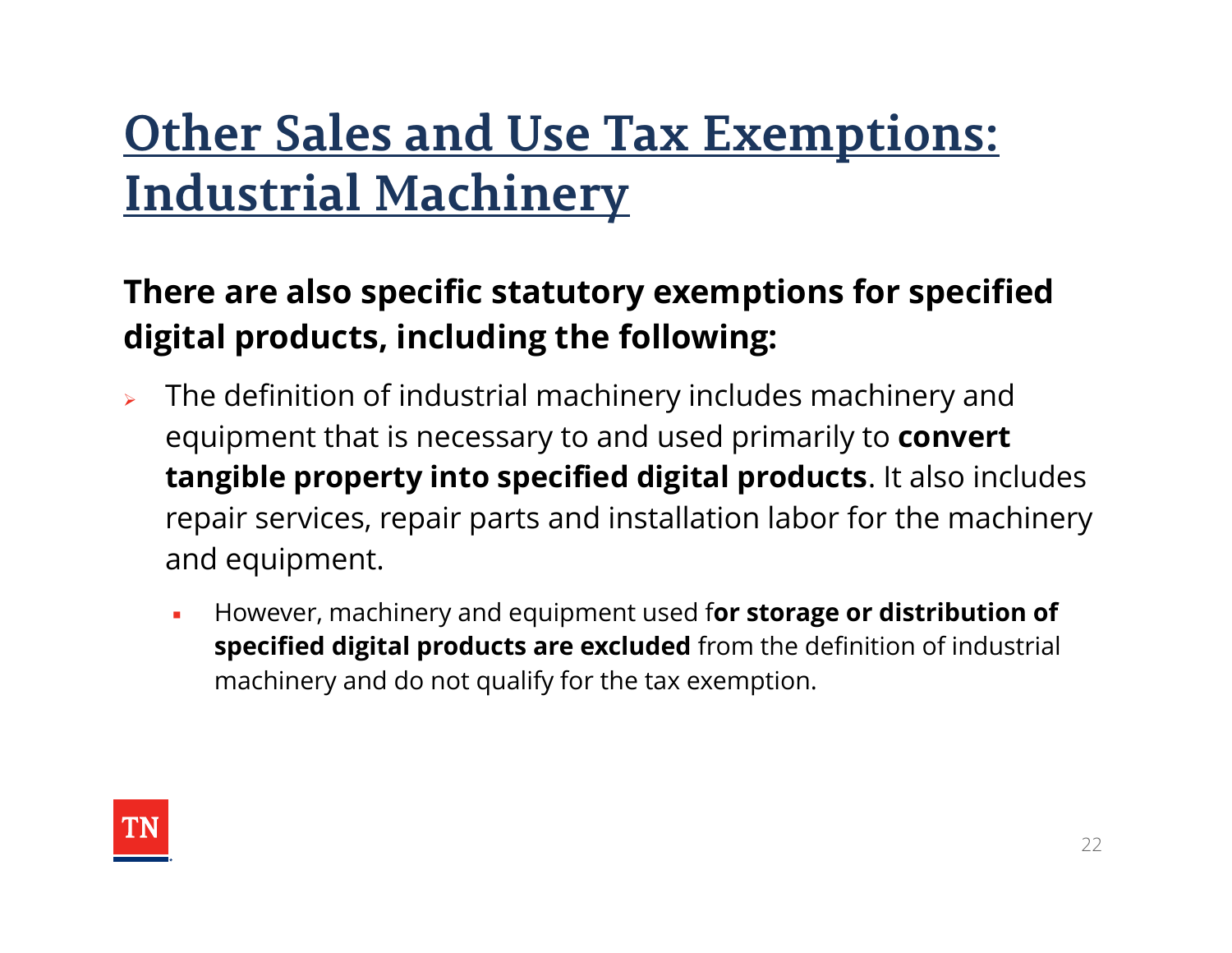# Filing: TNTAP for Taxpayers

#### **www.tn.gov/revenue > TNTAP**

- $\checkmark$  Register/File/Pay for **all tax accounts**
- $\checkmark$  Schedule payments in advance
- $\checkmark$  Automatic correction of common errors
- $\checkmark$  Amend returns
- $\checkmark$  Access returns, certificates, and letters
- $\checkmark$  Much more!



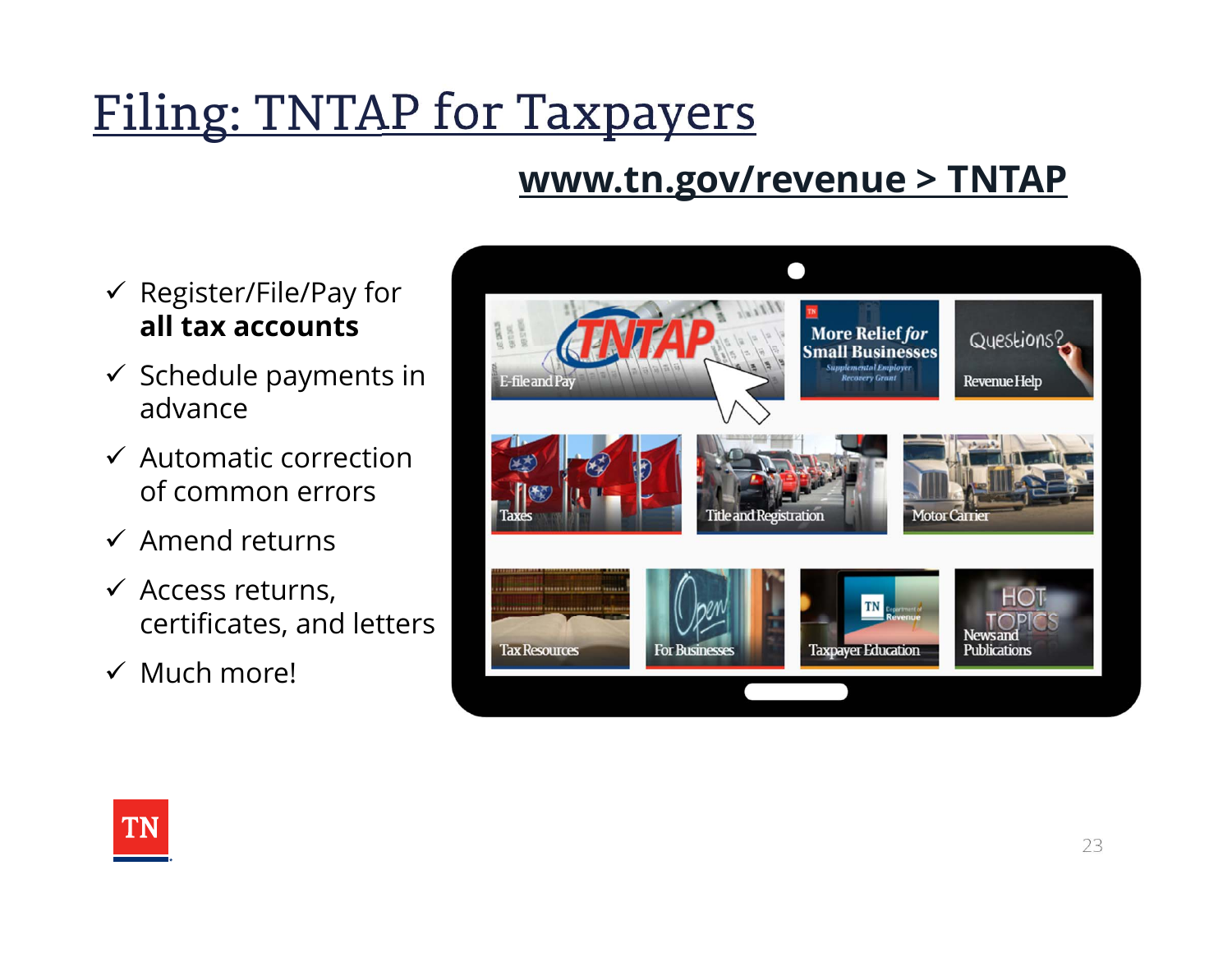## **Filing**

#### **RETURN INSTRUCTIONS:**

https://www.tn.gov/content/dam/tn/revenue/doc uments/forms/sales/sls450\_instruct0721.pdf

#### **Return**

• Line 1: Include **sales of specified digital products** along with other sales**Schedule B** ‐ Computation of Local

Sales and Use Tax Line 6: Enter **taxable sales of**  •Schedule B - Computation of Local Sales and Use Tax **specified digital products**  State Net Taxable Total  $1$ . **subject to 2.50% local tax rate** 2. Adjustments along with other qualified local 3. **Total With Adjustments** tax deduction amounts not reported on Lines 4 and 54. Excess Amount of Single Article Tax Base - \$1,600.00  $0.00$   $\odot$ 5. **Energy Fuel Sales** Other Deductions  $0.00$  $\circ$ 6. Local Net Taxable Total Enter local tax deductions not included in Lines 4 and 5. Include taxable sales subject to the specified digita products and vending machine special tax rates.

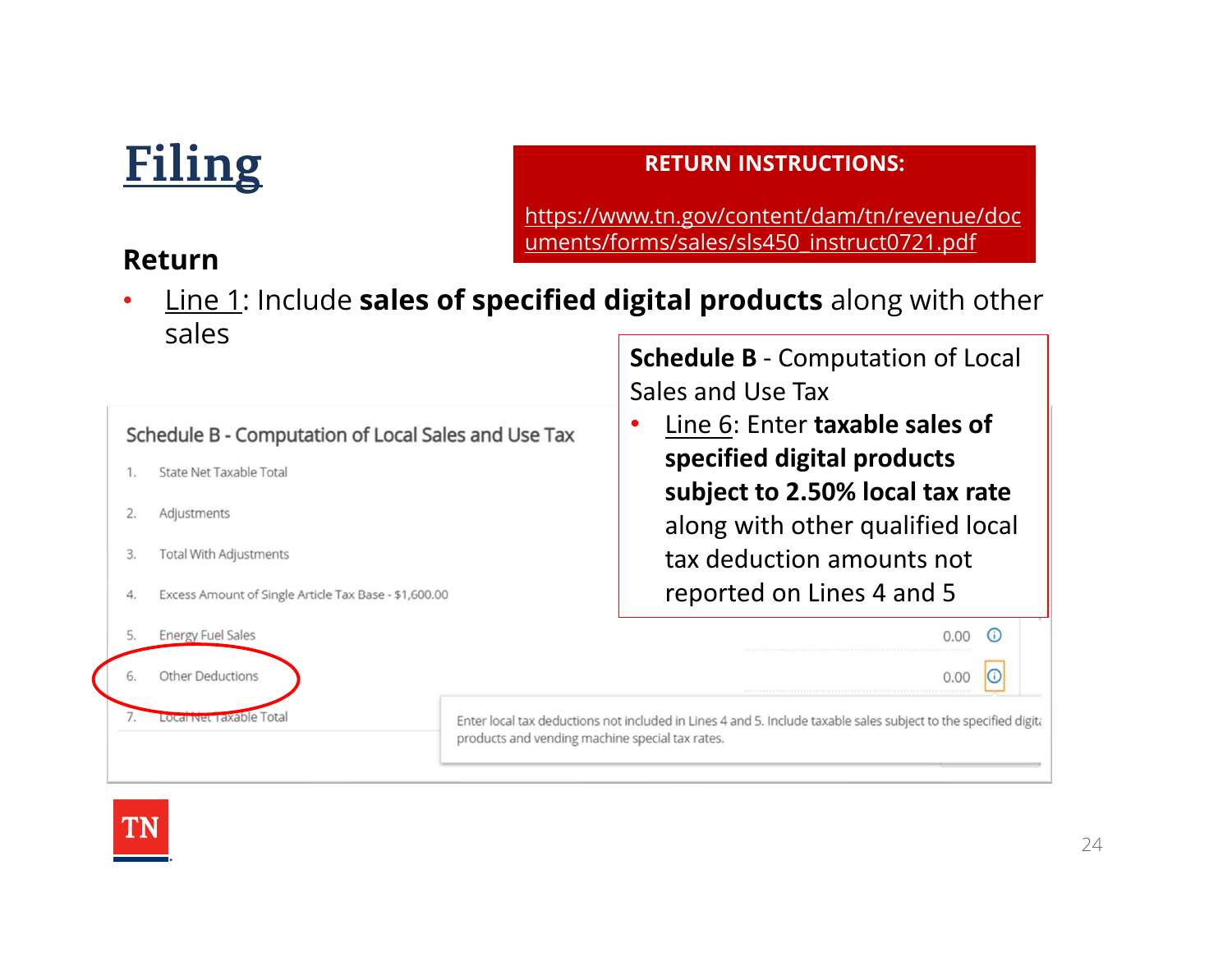# **Filing, cont'd**

#### Schedule C - State Single Article Tax and Special Rate on Energy, Water, & Specified Digital Products

Do you have any single article sales, aviation fuel sales, or special rates on energy, water, vending, or specified digital products to report?

#### **Location Information**

- State Sales Tax 7.00%  $1.$
- $2.$ State Food Tax - 4.00%
- Local Sales Tax 2.75% 3.

**Specified Digital Products** 11.

Specified Digital Product Tax - 2.5% 12.

**Schedule C** - State Single Article Tax and Special Rates

Yρς

No

- • Line 11: Enter the total **sales and purchases for use of specified digital products** during the reporting period.
- • Line 12: Calculate the **local tax on sales of specified digital products**. Multiply Line 11 by 2.50%.